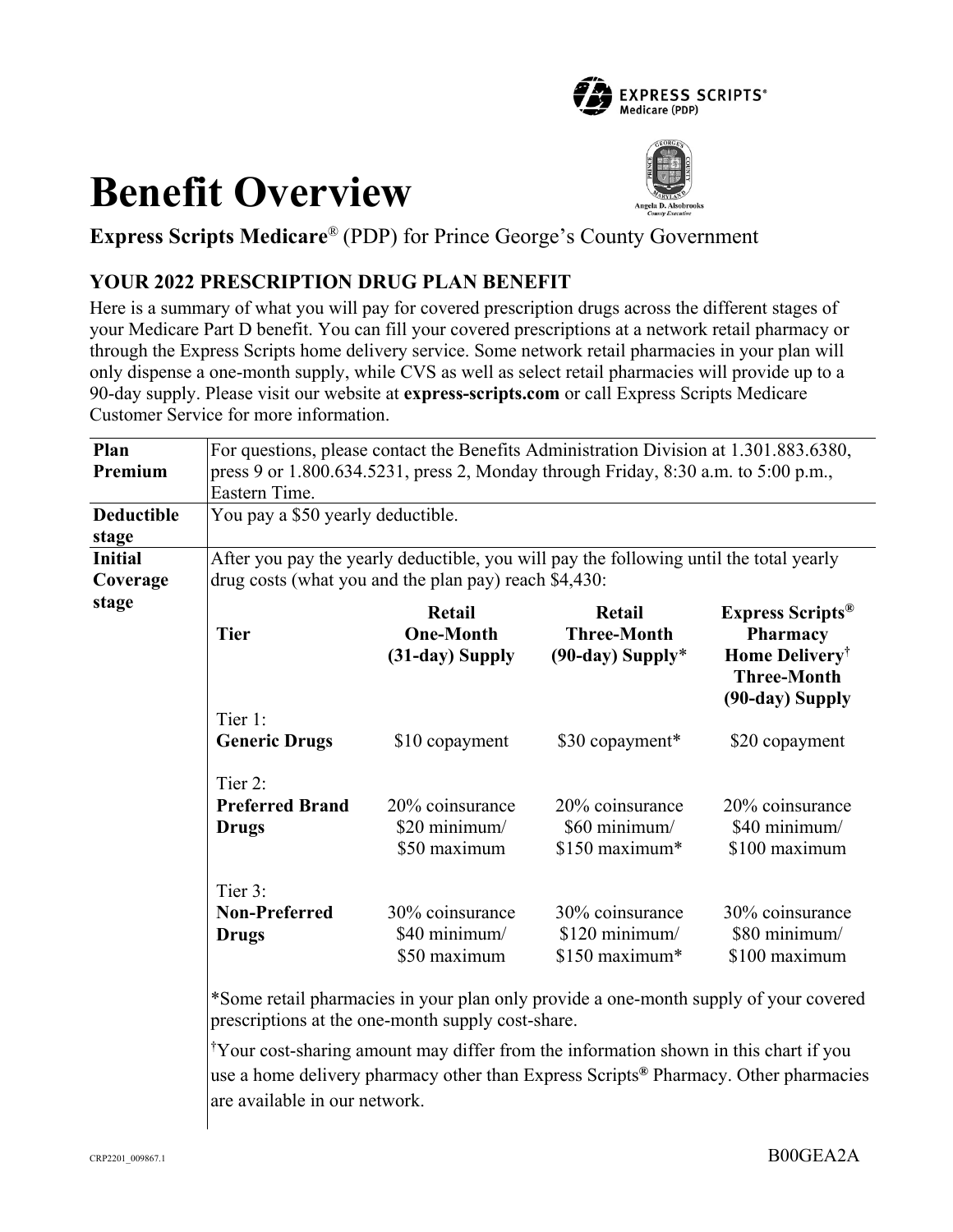|                                   | You may receive up to a 90-day supply of certain maintenance drugs (medications<br>taken on a long-term basis) by mail through Express Scripts <sup>®</sup> Pharmacy. There is no<br>charge for standard shipping.                                                                                                                                                                                                                    |  |  |
|-----------------------------------|---------------------------------------------------------------------------------------------------------------------------------------------------------------------------------------------------------------------------------------------------------------------------------------------------------------------------------------------------------------------------------------------------------------------------------------|--|--|
|                                   | Not all drugs are available at a 90-day supply.                                                                                                                                                                                                                                                                                                                                                                                       |  |  |
| Coverage<br>Gap stage             | After the total yearly drug costs reach \$4,430, you will generally pay the same<br>cost-sharing amount as in the Initial Coverage stage until the yearly out-of-pocket<br>drug costs reach \$7,050.                                                                                                                                                                                                                                  |  |  |
| Catastrophic<br>Coverage<br>stage | After the yearly out-of-pocket drug costs (what you and others pay on your behalf,<br>including manufacturer discounts but excluding payments made by your Medicare<br>prescription drug plan) reach \$7,050, you will pay the greater of 5% coinsurance or:                                                                                                                                                                          |  |  |
|                                   | a \$3.95 copayment for covered generic drugs (including drugs treated as<br>generics), with a maximum not to exceed the cost-sharing amount for generics<br>listed under the Initial Coverage stage.<br>a \$9.85 copayment for all other covered drugs (Preferred and Non-Preferred<br>drugs), with a maximum not to exceed the cost-sharing amount for Preferred<br>and Non-Preferred Drugs listed under the Initial Coverage stage. |  |  |

## **Long-Term Care (LTC) Pharmacy**

If you reside in an LTC facility, you pay the same cost-sharing amount outlined under the Initial Coverage stage as at a network retail pharmacy. LTC pharmacies must dispense brand-name drugs in amounts of 14 days or less at a time. They may also dispense less than a one month's supply (31-day) of generic drugs at a time. Contact Express Scripts Medicare if you have questions about cost-sharing or billing when less than a one-month supply is dispensed.

#### **Out-of-Network Coverage**

You must use Express Scripts Medicare network pharmacies to fill your prescriptions. Covered Medicare Part D drugs are available at out-of-network pharmacies only in special circumstances, such as illness while traveling outside of the plan's service area where there is no network pharmacy. You generally have to pay the full cost for drugs received at an out-of-network pharmacy at the time you fill your prescription. You can ask us to reimburse you for our share of the cost. Please contact Express Scripts Medicare Customer Service at the numbers on the back of this document for more details.

## **IMPORTANT PLAN INFORMATION**

- The service area for this plan is all 50 states, the District of Columbia, Puerto Rico, the U.S. Virgin Islands, Guam, the Northern Mariana Islands and American Samoa. You must live in one of these areas to participate in the plan.
- You are eligible for this plan if you are entitled to Medicare Part A and/or are enrolled in Medicare Part B, are a U.S. citizen or are lawfully present in the United States, and are eligible for benefits from Prince George's County Government.
- You must continue to pay your Medicare Part B premium, if not otherwise paid for under Medicaid or by another third party.
- The amount you pay for a prescription may differ depending on what type of pharmacy is used; for example, retail, home infusion, LTC or home delivery.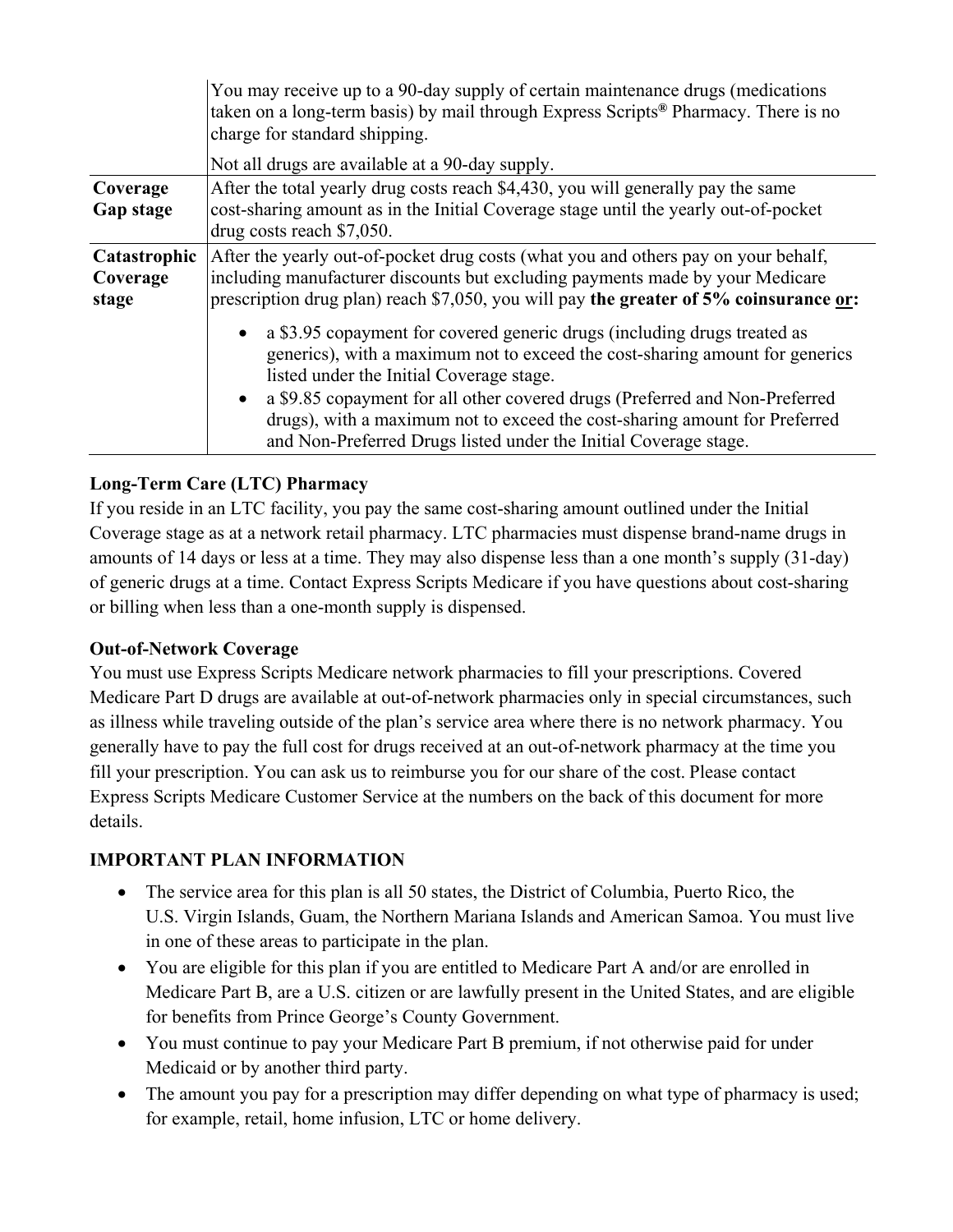- If your doctor prescribes less than a full month's supply (31-day) of certain drugs, you will pay a daily cost-sharing rate based on the actual number of days of the drug that you receive.
- To find a network pharmacy near you, visit our website at **express-scripts.com/pharmacies**.
- Your plan uses a formulary a list of covered drugs. The amount you pay depends on the drug's tier and on the coverage stage that you've reached. Please note from time to time, a drug may move to a different tier. If a drug you are taking is going to move to a higher (or more expensive) tier, or if the change limits your ability to fill a prescription, Express Scripts will notify you before the change is made.
- Beginning October 15, 2021, you can access your plan's 2022 list of covered drugs by visiting our website at **express-scripts.com/documents**.
- The plan may require you to first try one drug to treat your condition before it will cover another drug for that condition.
- Your healthcare provider must get prior authorization from Express Scripts Medicare for certain drugs.
- If the actual cost of a drug is less than the normal cost-sharing amount for that drug, you will pay the actual cost, not the higher cost-sharing amount.
- If you request an exception for a drug and Express Scripts Medicare approves the exception, you will pay the cost-sharing amount set by your plan for that drug.
- When you use your Part D prescription drug benefits, Express Scripts Medicare sends you an *Explanation of Benefits* (Part D EOB), or summary, to help you understand and keep track of your benefits. You may also be able to receive a copy electronically by visiting our website, **express-scripts.com**, or by contacting Express Scripts Medicare Customer Service at the phone numbers on the back of this document.

For an explanation of your plan's rules, contact Express Scripts Medicare Customer Service at the numbers on the back of this document or review the *Evidence of Coverage* (EOC) by visiting our website, **express-scripts.com/documents**. You can request a copy of the EOC by calling Express Scripts Medicare Customer Service.

#### **Does my plan cover Medicare Part B or non–Part D drugs?**

In addition to providing coverage of Medicare Part D drugs, this plan provides coverage for Medicare Part B medications, as well as for some other non–Part D medications that are not normally covered by a Medicare prescription drug plan. The amounts paid for these medications will not count toward your yearly deductible, total drug costs or total out-of-pocket expenses. Please call Express Scripts Medicare Customer Service for additional information about specific drug coverage and your cost-sharing amount.

#### **Will my income affect my cost for Medicare Part D coverage?**

Some people may pay an extra amount called the Part D Income-Related Monthly Adjustment Amount (Part D-IRMAA) because of their yearly income. If you have to pay an extra amount, Social Security – *not your Medicare plan* – will send a letter telling you what the extra amount will be and how to pay it. If you have any questions about this extra amount, contact Social Security at 1.800.772.1213 between 7 a.m. and 7 p.m., Monday through Friday. TTY users should call 1.800.325.0778.